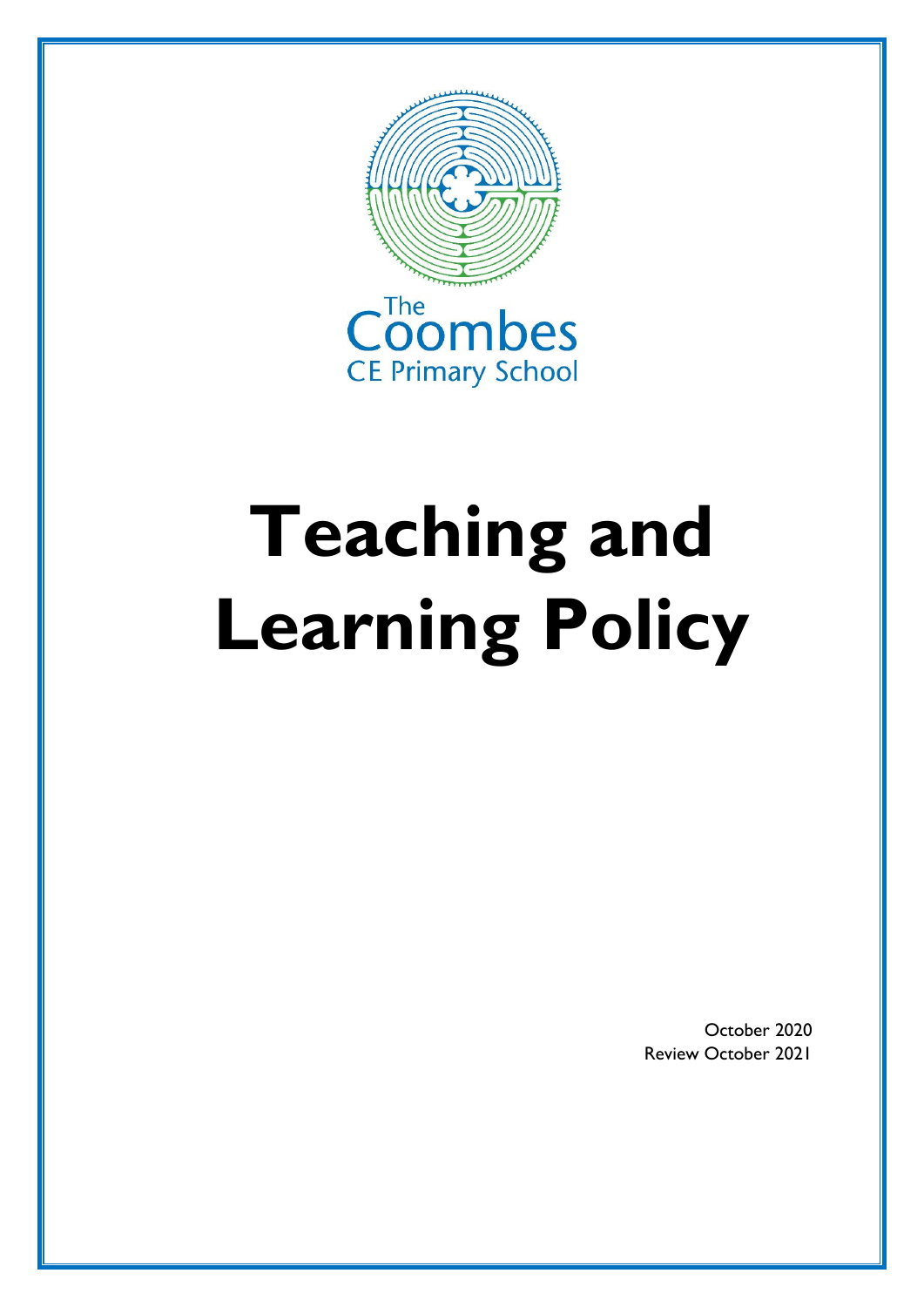#### **Teaching and Learning Policy**

## **Aim**

This policy outlines the expectations of teaching and learning at The Coombes Church of England Primary School. The best schools continually reflect upon and develop their pedagogy in line with their children's needs, government direction and current research. This policy provides an outline of The Coombes's pedagogy. Additional detailed guidance is available for the staff in The Coombes Teaching and Learning Guidance document.

# **Ethos**

This School has a Christian foundation and our vision and values are based on this. We seek to achieve academic excellence and provide the good conditions described by Jesus Christ in the parable of the sower where each child can grow and thrive. We aim to see each child grow in character, confidence and understanding, grow in appreciation of who they are and acquire the skills needed to succeed in a changing world.

# *The Coombes vision is about growing. Here we grow to Love learning Be the best we can Respect and care for each other Serve our community Look after our environment*

*The Coombes uses the following Christian Values to guide the children and staff; Compassion Wisdom Respect Forgiveness Perseverance Responsibility*

This vision must be 'lived out' by the children and the staff during each lesson. Below are examples of how our Christian Values can drive the planning and teaching pedagogy of our adults

| <b>Christian Values in Practice</b> |                                                                                                                                                               |
|-------------------------------------|---------------------------------------------------------------------------------------------------------------------------------------------------------------|
| Value                               | Practice                                                                                                                                                      |
| Compassion                          | Teachers will plan to ensure that all children can reach their full<br>potential, with effective scaffolding, differentiation, support and<br>challenge.      |
| Wisdom                              | Teachers will plan a knowledge rich curriculum which will<br>underpin all future learning and inform the decisions which<br>children make.                    |
| Respect                             | Planning, teaching, resourcing and assessing will be respectful<br>of the learning journey made by each individual child, their<br>needs and their abilities. |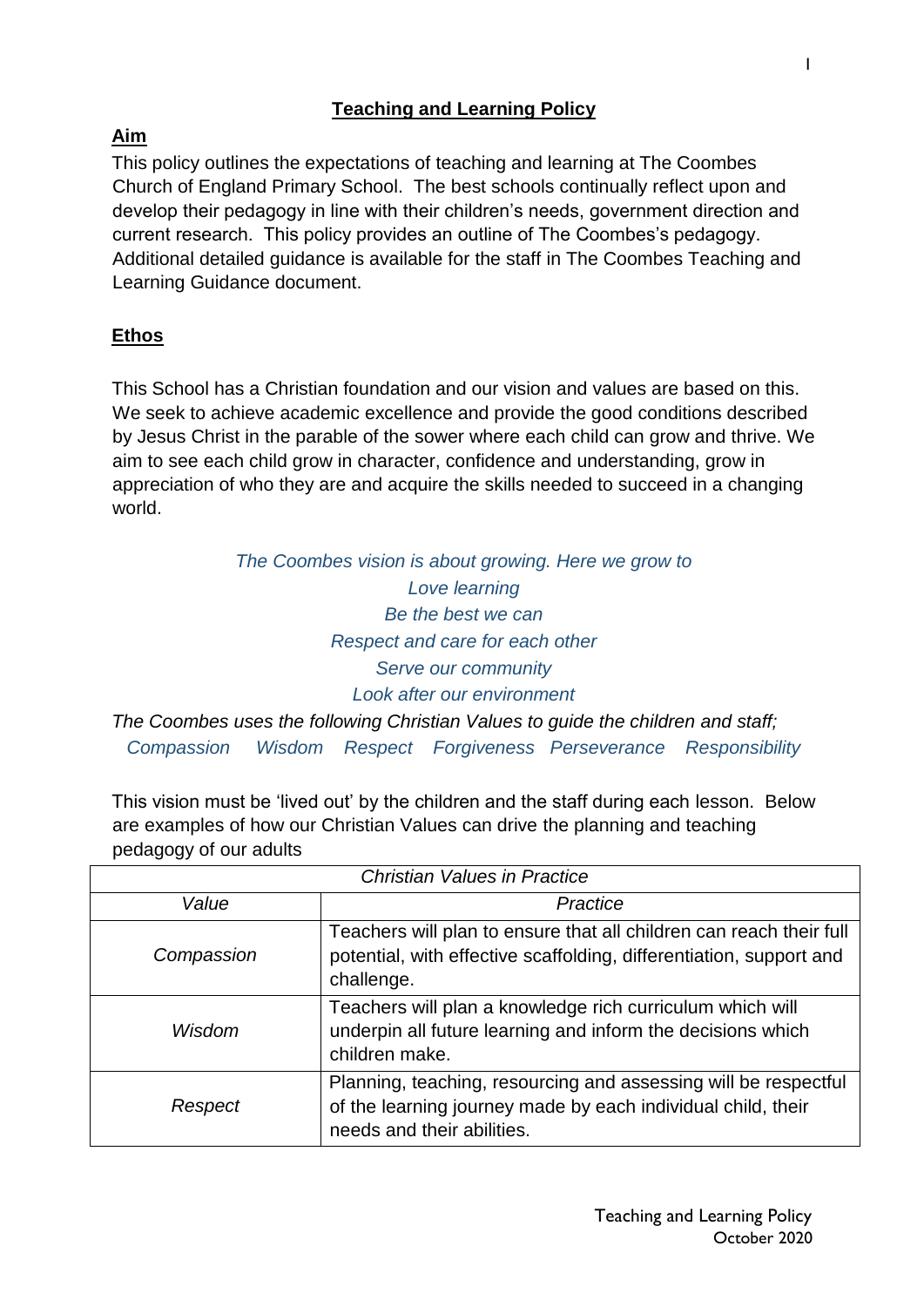| Forgiveness    | Teachers will value all mistakes demonstrating how learning is<br>enhanced by mistake making.                                                                   |
|----------------|-----------------------------------------------------------------------------------------------------------------------------------------------------------------|
| Perseverance   | Teachers will plan work which challenges all children and<br>provides the opportunity for children to work hard and value<br>effort                             |
| Responsibility | Teachers will take responsibility for the progress of all children<br>within their care and teach children how to take responsibility<br>for their own learning |

## **Our Aim**

We strive to ensure our pupils will receive high quality learning opportunities which inspire, as well as develop and deepen understanding, knowledge and skills. We believe that to meet the learning needs of all pupils, we must recognise their individual identity and adapt our teaching to allow each pupil to be successful and excited about learning. We aim to provide a broad and engaging curriculum where learning experiences excite and challenge all pupils.

# **Our Principles**

Our teaching and learning policy is a statement of our beliefs on:

- what makes effective learning opportunities and lessons
- how children learn best
- how learning environments support learning
- how parents and carers support learning
- the role of governors

We are constantly reviewing our practices according to the broad principles outlined in this policy.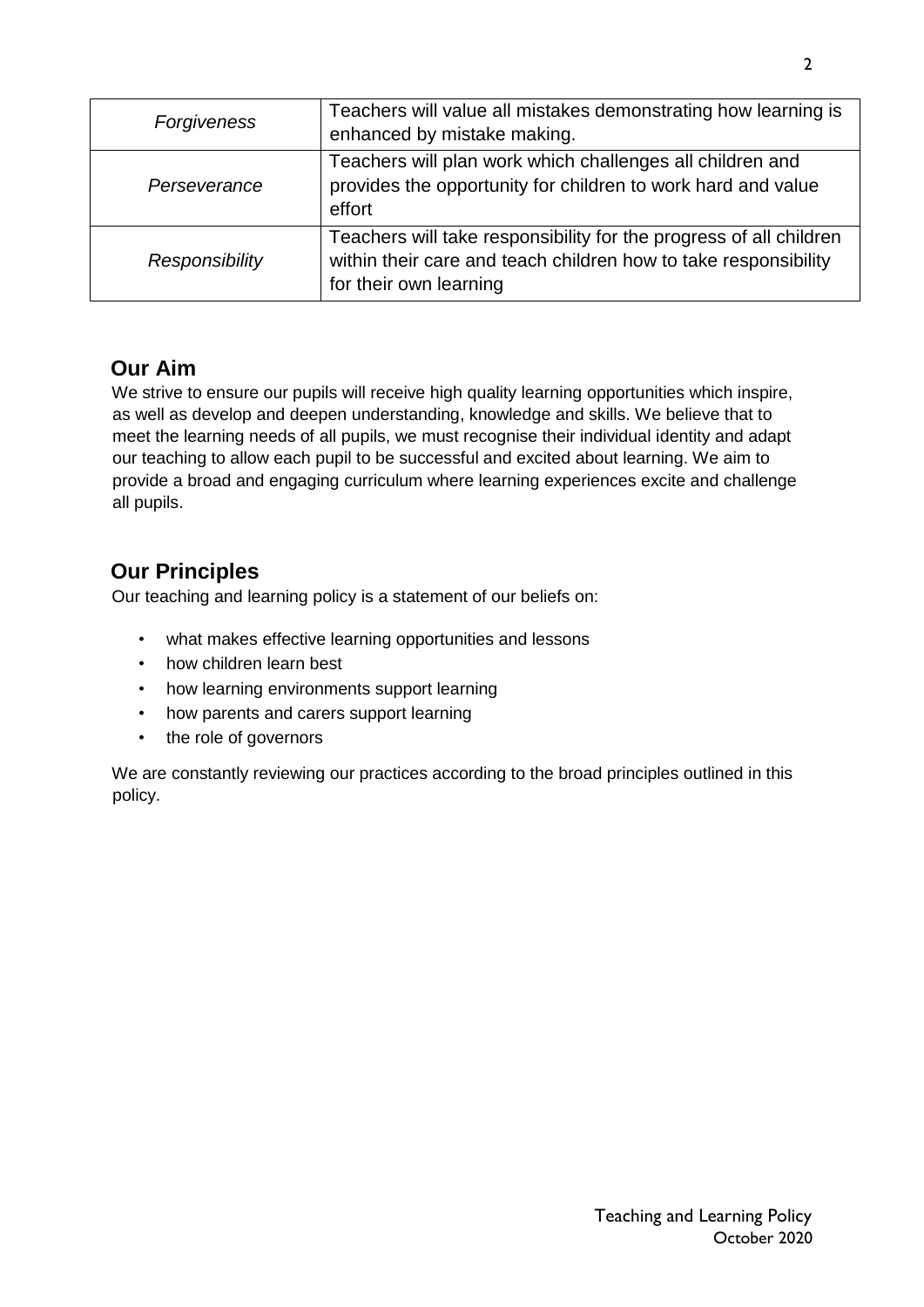# **Teachers at The Coombes use the following strategies to provide** *high-quality teaching* **for all pupils**

#### **Understanding effective teaching pedagogy**

The quality of teaching is central to high educational standards and pupil achievement. The principles of Quality First Teaching (QFT) underpin our approach to teaching across the school and inform the way that we plan and deliver learning. *All* teaching is an opportunity to ensure all children at The Coombes reach their full potential; we expect every teacher to be a good teacher – no child deserves less.

In order to ensure we are providing an engaging curriculum, and for children to reach their full potential, teachers will use the following as part of preparing for and delivering each teaching sequence:

- **Planning**  using robust subject knowledge to effectively capture the requirements of the school and statutory guidance to plan for effective learning opportunities whilst having high expectations of the lesson outcome by preparing appropriate resources, questions and support in place
- **Questioning** posing thought-provoking, purposeful questions as opportunities to build on, challenge or reflect upon learning and what it means to each child
- **Modelling** effective modelling of learning through talk and presentation to allow pupils to absorb the knowledge being shared and applied in a lesson
- **Assessment-** Assessment for Learning (AfL) comes in different forms at The Coombes in the form of (but not restricted to): questioning, retrieval practice, wholeclass feedback, DIRT time, group work and marking books. It is used to gather information about requirements for support, opportunities to challenge and address misconceptions as well as ta secure basis on which teachers can build knowledge to make good progress for all learners. Feedback may be given directly to the pupil, a group of pupils or to the whole class.

## **Building on prior knowledge**

At The Coombes, we design cycles of learning based upon prior knowledge that allow pupils to revisit this previous learning before building upon it. The ways in which teachers prepare for this are:

- Assessment both summative and formative assessment and data are used to identify next steps and planning
- Moderation opportunities
- Retrieval practice
- Procedural Success Criteria
- Clearly linked breadth maps of learning of which both teachers and pupils understand what they are expected to do and what the final outcome of a lesson and a teaching sequence should be

**Further examples of how we build upon prior knowledge can be found in the school's Teaching and Learning Guidance.**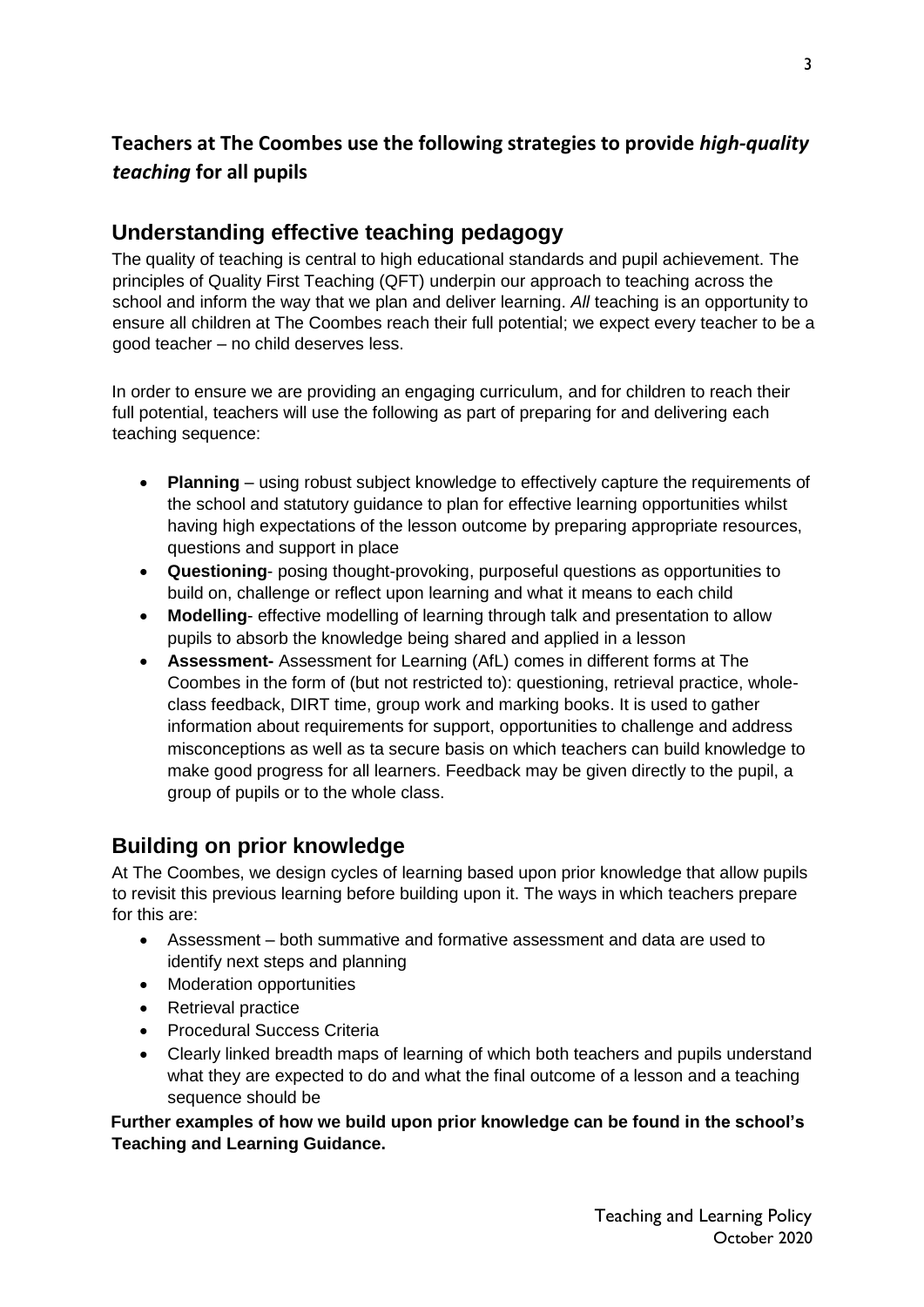# **Scaffolding**

At The Coombes, we recognise that in some lessons pupils will require additional support in order to reach their learning potential.

When scaffolding, we consider the following:

- **The impact of adult support** this includes the opportunity for all groups of children to have regular access to support and individual impact from the class teacher and other support staff. We also encourage independent learning by ensuring pupils do not rely on adult support as a means to completing their learning tasks.
- **Experience** we understand that to help pupils, real life experience brings learning to life. We use resources, including physical manipulatives to provide engaging learning opportunities with thoughtful outcomes.
- **Vocabulary** the art of effective communication and oracy is key to successful learning so we model, use and refer to high quality vocabulary (and visual representations of this where necessary) to underpin all learning experiences
- **Worked examples** providing pupils with clear, purposeful examples of the application of knowledge they are learning as a means of reference during a lesson allows pupils to gain independence in their learning. A good example of this would follow an 'I do, we do, you do' model of examples
- **Success Criteria** sharing procedural, concise steps of Success Criteria encourages pupils to relate to their learning and what the expected outcome is. This model allows pupils to independently meet the learning intention and reflect upon their own success

# **Providing effective support**

At The Coombes, staff will use different methods to support and develop pupils in their learning experiences. This could include:

- **Talk Partners-** teachers will pose a thoughtful question based upon the learning and encourage pupils to discuss and offer answers based upon their prior knowledge and learning within a lesson
- **Independence –** Once a teacher has provided the learning opportunity, pupils are encouraged to apply knowledge independently in their own work books or to complete a task. Pupils are also encouraged to have high expectations of themselves and selfreflect on this learning at the end of each lesson in the form of Success Criteria
- **Support-** there are times when pupils require additional support from an adult. This could be for part or all of a lesson but will encourage pupils to be independent rather than reliant on the adult. Pupils of all attainment and ability should have access and opportunity to work with teachers throughout a learning sequence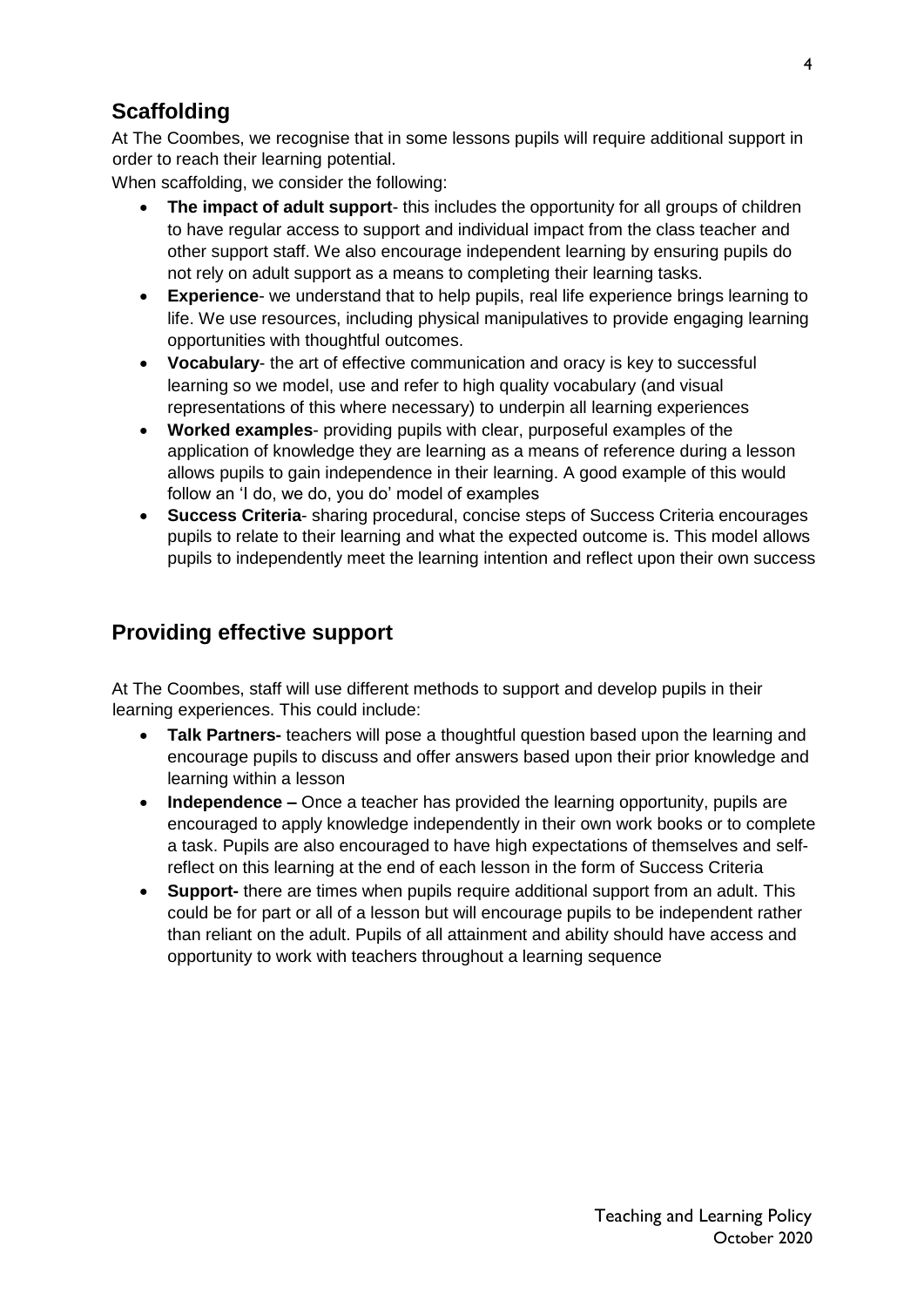# Teachers at The Coombes use the following strategies to provide *high-quality* learning for all pupils:

#### **The Learning Environment**

To support learning, at The Coombes we recognise that children may need to refer to examples, be reminded of how to apply their knowledge or connect learning and the learning environment is key to this. Having clear and structured routines ensures that pupils understand the value of respecting their work space and allows them to spend the maximum amount of time responding to learning.

The Learning Environment will include:

- **Working Walls** sharing worked examples, key vocabulary and worked models can be found in classrooms as a point to refer to and apply. Pupils are encouraged to use these working walls in their independent learning.
- **Opportunities for all children to share their understanding** in order to empower children as learners that are confident in taking risks, we use a 'no-hands-up' approach and expect children to have a go at answering a question and build upon this through the lesson. This method means pupils can learn from and deepen their understand and become active participants in all learning experiences.
- **Seating** the positioning of pupils will be based upon effective partnerships for talking, good models of behaviour and outcome as well as access to adults. Pupils should not be placed according to academic attainment and will be responsive of all children's needs and experiences.

**Other strategies used to support children in taking responsibility or their own learning can be found in the school's Teaching and Learning Guidance.** 

## **The role of parents and carers**

Parental involvement is fundamental to helping children to learn. Parents and carers have a responsibility to support their children and the school in implementing the school policies by:

- Ensuring that their child arrives at school on time and has the best attendance record possible, which includes avoiding taking holidays during term-time
- Reading with and/or to their child regularly and ensure that home learning tasks are completed on time and to a good standard
- Attending parents' evenings and striving to work positively in partnership with school staff
- Promoting a positive attitude towards school and learning in general by taking an active interest in the life of the school and their child's learning journey
- Ensuring that their child is equipped for school with the correct uniform and PE kit
- Informing school if there are matters outside of school that are likely to affect a child's performance or behaviour